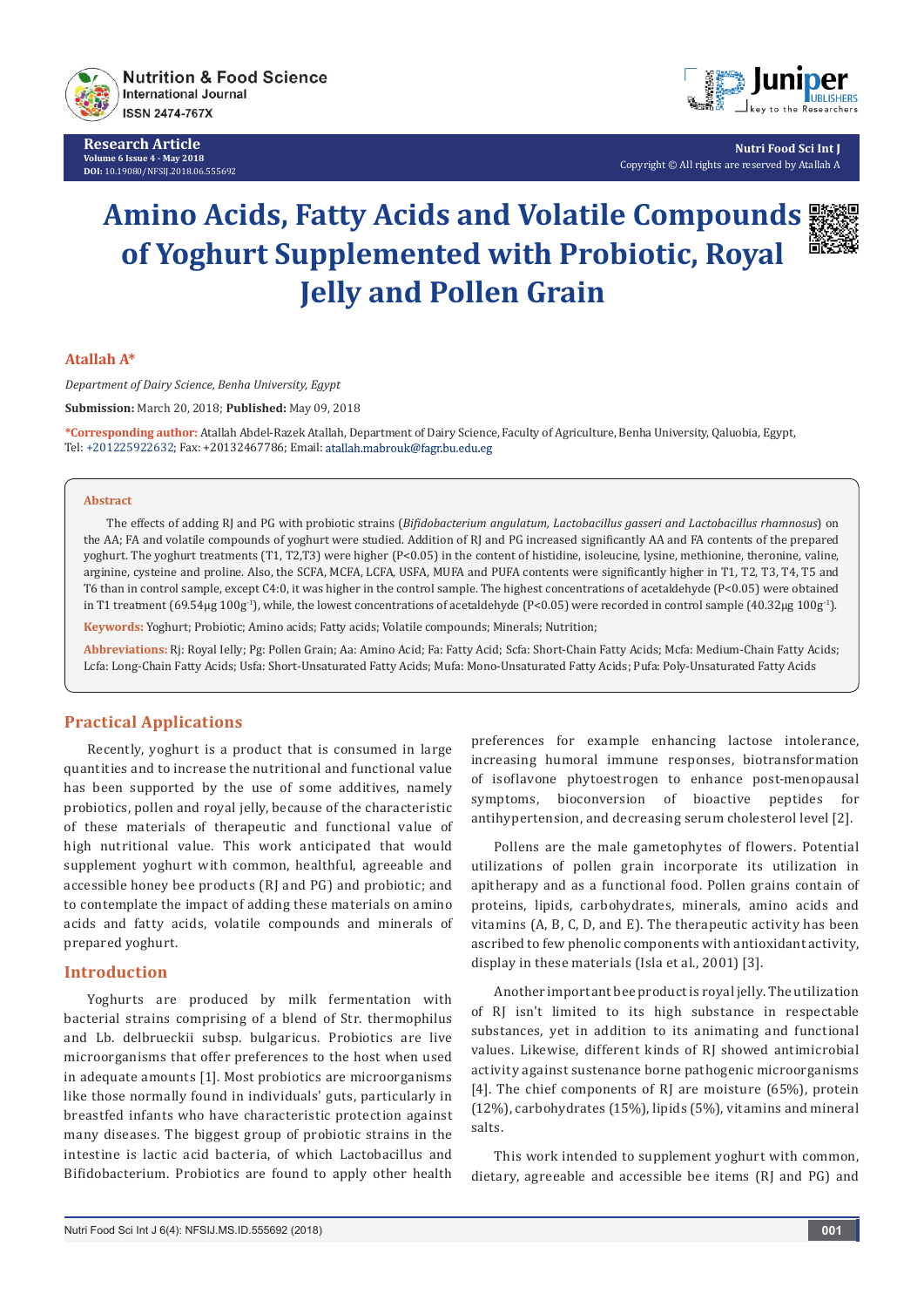probiotic; and to contemplate the impact of including these materials on amino acids and fatty acids, volatile compounds and minerals of produced yoghurt.

# **Materials and Methods**

# **Ingredients**

Fresh cow and buffalo milks; PG and RJ were gotten from the apiary of the Faculty of Agriculture, Benha University, Egypt. The RJ was stuffed in misty plastic vials, and kept solidified until utilized.

## **Strains**

Yoghurt cultures comprising of Lb. delbrueckii subsp. bulgaricus and Str. thermophilus (1:1) were gotten from Chr. Hansen's Laboratories, Copenhagen, Denmark. Probiotic strains including, Bifidobacterium angulatum DSM 20098, Lactobacillus gasseri ATCC 33323 and *Lactobacillus rhamnosus* DSM 20245 were gotten from Institute of Microbiology, Federal Research Center for Nutrition and Food, Kiel, Germany.

## **Manufacture of yoghurt**

Fresh milk mixture (cow milk and buffalo milk, 1:1) was institutionalized to  $\sim$  3% fat, heated to 85 °C for 30 min, instantly cooled to 42 °C and divided into seven parts as follows:

I. (C) Control inoculated with 3% yoghurt starter.

II.  $(T1)$  milk was supplemented with  $0.6\%$  RJ and inoculated with 1.5% yoghurt starter and 1.5% *Lb. rhamnosus.*

III. (T2) the same as T1, but with the use of Lb. gasseri lustead of *Lb. rhamnosus.*

IV. (T3) the same as T1, but with the use of Bif. angulatum lustead of *Lb. rhamnosus.*

V. (T4) milk was supplemented with 0.8% PG and inoculated with 1.5% yoghurt starter and 1.5% *Lb. rhamnosus.*

VI. (T5) the same as T4, but with the use of Lb. gasseri lustead of *Lb. rhamnosus.*

VII. (T6) the same as T4, but with the use of Bif. angulatum lustead of *Lb. rhamnosus.*

All samples were filled into plastic glasses (80ml) and incubated at 42 °C until the point when the pH came to  $\sim$ 4.6. The samples were cooled and put in a refrigerator at  $4 \pm 1$  °C and investigated for its amino acids and fatty acids, volatile compounds and minerals.

## **Amino acids**

The amino acid of yoghurt samples was resolved as portrayed by Spackman et al. [5] utilizing an amino acid analyzer (Technical TSM-1 model DWA 0209 Ireland). The samples were dried to consistent weight, defatted, hydrolyzed and evaporated in a rotary evaporator and in this manner set in a Technician Sequential Multisampling amino acid analyzer (TSM).

# **Fatty acids**

The prepared yoghurt samples were taken for investigation of fatty acid substance. Extraction of the fat from the samples was performed utilizing the Rose-Gottlieb method. The fatty acid substance was resolved on a gas chromatograph "Pay-Unicom 304" with a flame-ionization detector and a capillary column ЕСТМ-WAX, 30m, ID 0,25mm, Film: 0,25μm. The extraction of fat was resolved utilizing the modified fatty acid methyl ester method as portrayed by Baydar et al. [6].

# **Volatile compounds (VC)**

Volatile Compounds were resolved of the prepared yoghurt samples according to Güler [7]. VCs were examined utilizing an Agilent model 6890 gas chromatography (GC) and 5973 N mass selective detector (MS). Columns utilized for FFA separation HP-INNOWAX capillary column (30m ×0.32mm id ×0.25µm film thickness).The volatile compounds were isolated under the following conditions: injector temperature 200 °C; carrier gas helium at a flow rate of 1.4 ml min–1; oven temperature program initially held at 50 ˚C for 6 min and then programmed from 50 °C to 180 °C at 8 °C min–1 held at 180 °C for 5 min. The interface line to MS was set at 250 ˚C. Identification of the compounds was likewise directed by a computer matching. In view of the pinnacle determination, their zones were assessed from the combinations performed on selected ions. The resulting peak areas were communicated in the subjective area units. Evaluation of constituents was figured by outer standard method.

#### **Minerals**

Trace elements content had been estimated according to the method by James [8] in Analytical Chemistry of Foods. The dilutions were applied to the atomic absorption spectrophotometer to estimate the levels of investigated elements using atomic absorption spectrophotometer (AA-630-02 Shimadzu-Japan).

#### **Statistical analysis**

The statistical examination was completed utilizing measurable program (MSTAT-C 1989) with multi-function utility in regards to the test plan under significance level of 0.05 for the entire outcomes. Different examinations applying LSD were completed by Snedecor & Cochran [9].

# **Results and Discussion**

# **Amino acid profiles of produced yoghurt**

The changes in levels of amino acid in yoghurt treatments were measured (Table 1). As can be seen from the table, all the yoghurt samples contained nine basic amino acids in particular histidine, isoleucine, leucine, lysine, methionine,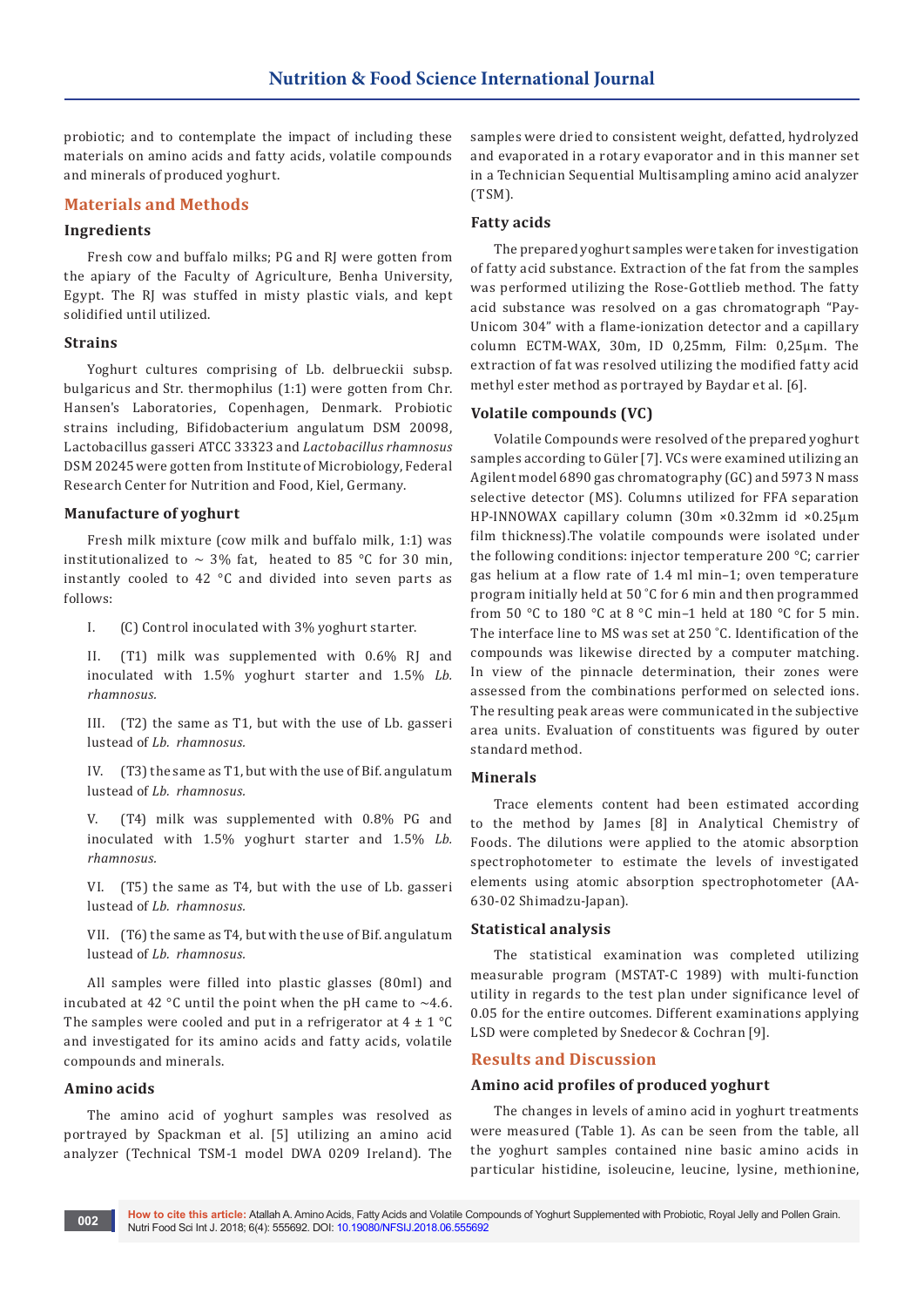phenylalanine, theronine, tryptophan and valine while the unimportant amino acids were alanine, arginine, aspartic acid, cystein, glutamic acid, glycine, proline, serine and tyrosine. In both probiotic yoghurt treatments with RJ (T1, T2, T3) and PG (T4, T5, T6), the total amino acids content was higher

(P<0.05) contrasted with the C treatment. The probiotic yoghurt containing RJ (T1, T2, T3) were higher (P<0.05) in the histidine, isoleucine, lysine, methionine, theronine, valine, arginine, cysteine and proline contents. While, the control yoghurt was lower in the all amino acids.

**Table 1:** Amino acid profiles of probiotic yoghurt with royal jelly (RJ) and pollen grain (PG).

|               | <b>Prepared yoghurt</b>                  |                    |                    |                    |                    |                    |                    |  |  |  |
|---------------|------------------------------------------|--------------------|--------------------|--------------------|--------------------|--------------------|--------------------|--|--|--|
| Amino acids   | $\mathbf C$                              | <b>T1</b>          | T <sub>2</sub>     | T <sub>3</sub>     | <b>T4</b>          | T <sub>5</sub>     | T <sub>6</sub>     |  |  |  |
|               | Essential amino acids (mg $100g-1$ )     |                    |                    |                    |                    |                    |                    |  |  |  |
| Histidine     | 11.00 <sup>E</sup>                       | 11.70 <sup>A</sup> | 11.60 <sup>B</sup> | 11.70 <sup>A</sup> | 11.40 <sup>c</sup> | 11.30 <sup>D</sup> | 11.40 <sup>c</sup> |  |  |  |
| Isoleucine    | 2.90 <sup>E</sup>                        | 3.60 <sup>B</sup>  | 3.60 <sup>B</sup>  | 4.00 <sup>A</sup>  | 3.50 <sup>c</sup>  | 3.40 <sup>D</sup>  | 3.40 <sup>D</sup>  |  |  |  |
| Leucine       | 4.07 <sup>D</sup>                        | 5.20 <sup>c</sup>  | 5.40 <sup>B</sup>  | 5.50 <sup>A</sup>  | 5.40 <sup>B</sup>  | 5.20 <sup>c</sup>  | 5.40 <sup>B</sup>  |  |  |  |
| Lysine        | 2.08 <sup>F</sup>                        | 4.90 <sup>A</sup>  | 4.80 <sup>B</sup>  | 4.80 <sup>B</sup>  | 4.30 <sup>D</sup>  | 4.20 <sup>E</sup>  | 4.40 <sup>c</sup>  |  |  |  |
| Methionine    | 1.00 <sup>E</sup>                        | 1.60 <sup>A</sup>  | 1.50 <sup>B</sup>  | 1.60 <sup>A</sup>  | 1.40 <sup>c</sup>  | 1.40 <sup>c</sup>  | 1.30 <sup>D</sup>  |  |  |  |
| Phenylalanine | 2.00 <sup>D</sup>                        | 2.40 <sup>B</sup>  | 2.50 <sup>A</sup>  | 2.50 <sup>A</sup>  | 2.30 <sup>c</sup>  | 2.40 <sup>B</sup>  | 2.40 <sup>B</sup>  |  |  |  |
| Theronine     | 14.60 <sup>6</sup>                       | 15.90 <sup>c</sup> | 16.00 <sup>B</sup> | $16.10^{A}$        | 15.20 <sup>F</sup> | 15.40 <sup>E</sup> | 15.60 <sup>D</sup> |  |  |  |
| Tryptophan    | 1.90 <sup>D</sup>                        | 2.00 <sup>c</sup>  | 2.10 <sup>B</sup>  | 2.20 <sup>A</sup>  | 2.00 <sup>c</sup>  | 2.00 <sup>c</sup>  | 2.10 <sup>B</sup>  |  |  |  |
| Valine        | 4.10 <sup>F</sup>                        | 5.90 <sup>A</sup>  | 5.70 <sup>B</sup>  | 5.90 <sup>A</sup>  | 5.50 <sup>D</sup>  | 5.40 <sup>E</sup>  | 5.60 <sup>c</sup>  |  |  |  |
|               | Non-essential amino acids (mg $100g-1$ ) |                    |                    |                    |                    |                    |                    |  |  |  |
| Alanine       | 5.00 <sup>c</sup>                        | 5.50 <sup>A</sup>  | 5.40 <sup>B</sup>  | 5.50 <sup>A</sup>  | 5.40 <sup>B</sup>  | 5.40 <sup>B</sup>  | 5.50 <sup>A</sup>  |  |  |  |
| Arginine      | 3.00 <sup>6</sup>                        | 4.00 <sup>c</sup>  | 4.20 <sup>B</sup>  | 4.50 <sup>A</sup>  | 3.50 <sup>F</sup>  | 3.60 <sup>E</sup>  | 3.70 <sup>D</sup>  |  |  |  |
| Aspartic acid | 2.20 <sup>D</sup>                        | 2.50 <sup>B</sup>  | 2.40 <sup>c</sup>  | 2.60 <sup>A</sup>  | 2.40 <sup>c</sup>  | 2.40 <sup>c</sup>  | 2.50 <sup>B</sup>  |  |  |  |
| Cystein       | 0.51 <sup>D</sup>                        | $0.70^{AB}$        | $0.70^{AB}$        | $0.75^{A}$         | 0.61 <sup>c</sup>  | 0.62 <sup>c</sup>  | 0.63BC             |  |  |  |
| Glutamic acid | 5.00 <sup>D</sup>                        | 6.10 <sup>c</sup>  | 6.20 <sup>B</sup>  | 6.40 <sup>A</sup>  | 6.10 <sup>c</sup>  | 6.10 <sup>c</sup>  | 6.20 <sup>B</sup>  |  |  |  |
| Glycine       | 4.50 <sup>F</sup>                        | 6.50 <sup>D</sup>  | 6.80 <sup>A</sup>  | 6.70 <sup>B</sup>  | 6.60 <sup>c</sup>  | 6.60 <sup>c</sup>  | 6.40 <sup>E</sup>  |  |  |  |
| Proline       | 16.40 <sup>F</sup>                       | 18.20 <sup>B</sup> | $18.40^{\text{A}}$ | $18.40^{\text{A}}$ | 17.90 <sup>E</sup> | 18.10 <sup>c</sup> | 18.00 <sup>D</sup> |  |  |  |
| Serine        | 3.80 <sup>E</sup>                        | 4.90 <sup>A</sup>  | 4.70 <sup>c</sup>  | 4.80 <sup>B</sup>  | 4.60 <sup>D</sup>  | 4.70 <sup>c</sup>  | 4.70 <sup>c</sup>  |  |  |  |
| Tyrosine      | 4.00 <sup>B</sup>                        | 5.00 <sup>A</sup>  | 4.90 <sup>A</sup>  | 4.90 <sup>A</sup>  | 4.80 <sup>A</sup>  | 4.90 <sup>A</sup>  | 4.90 <sup>A</sup>  |  |  |  |

C: Control inoculated with 3% yoghurt starter; T1: milk was supplemented with 0.6% RJ and inoculated with 1.5% yoghurt starter and 1.5% Lb. rhamnosus; T2: the same as T1, but with the use of Lb. gasseri lustead of Lb. rhamnosus; T3: the same as T1, but with the use of Bif. angulatum lustead of Lb. rhamnosus; T4: milk was supplemented with 0.8% PG and inoculated with 1.5% yoghurt starter and 1.5% Lb. rhamnosus; T5: the same as T4, but with the use of Lb. gasseri lustead of Lb. rhamnosus; T6: the same as T4, but with the use of Bif. angulatum lustead of Lb. rhamnosus A-G Different letters in the same row indicate significant statistical differences (Duncan's test P<0.05).

The three expanded chain amino acid isoleucine, leucine and valine support numerous metabolic procedures extending from the central part as substrates for protein synthesis to metabolic parts as energy substrates [10], antecedents for synthesis of alanine and glutamine and as modulators of muscle protein synthesis [11]. Sulfur amino acids and their metabolites are of major significance in health and infection. Methionine is named nutritiously fundamental. Cysteine is delegated semi fundamental because of the variable limit of body for its creation from methionine [12].

Methionine and cysteine substances were higher in T1, T2, T3, T4, T5 and T6 treatments contrasted with C sample, with the increase being the biggest (P<0.05) in the T1, T2 and T3, individually. Methionine varied from  $1.00$ mg  $100g<sup>-1</sup>$  in C sample up to  $1.6$ mg  $100g<sup>-1</sup>$  in T1 and T3 samples. The nonessential amino acids had increased (P<0.05) in the T1, T2, T3, T4, T5 and T6, contrasted with C. T1, T2 and T3 samples demonstrated higher (P<0.05) content of arginine, cysteine and proline amino acids than those of yoghurt samples (T4, T5 and T6) or C (Table 1).

Proline, glutamic and aspartic acids, lysine and leucine are the transcendent amino acids, constituting roughly 55% of total amino acids in pollen grain [13].

#### **Fatty acid profiles of produced yoghurt**

Data on the FA contents of produced yoghurt are displayed in Table 2. A sum of 15 fatty acids were identified, involved both saturated (SFA) and unsaturated fatty acids (USFA). The level of oleic acid (C18:1) in produced yoghurt were the most elevated among every single fatty acids. In yoghurts, SFA was the predominant fatty acid and includes capric acid, C10:0; palmitic acid, C16:0 and stearic acid, C18:0.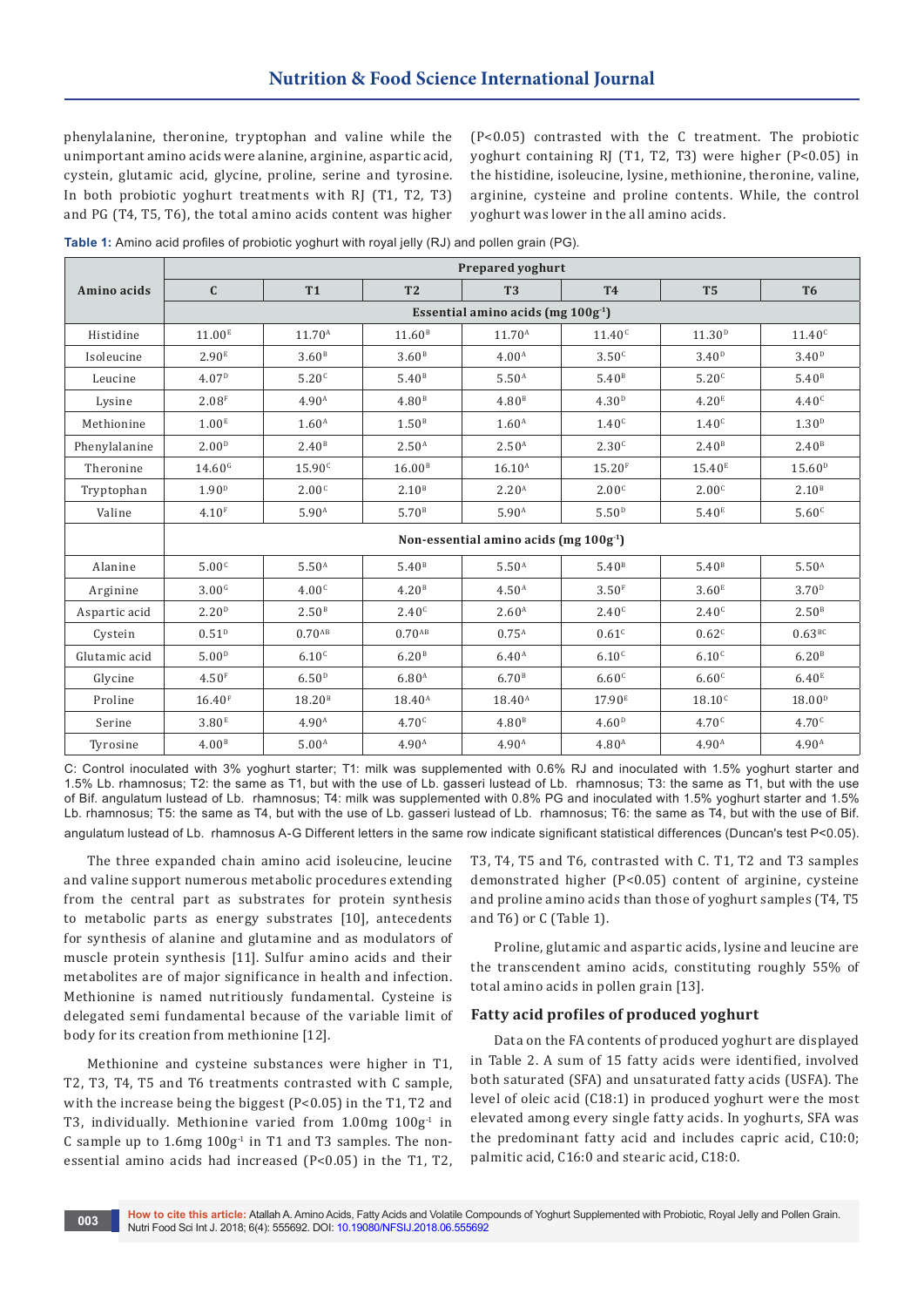| <b>Fatty acids</b> |             | <b>Prepared yoghurt</b> |                      |                    |                    |                    |                    |                    |  |  |  |
|--------------------|-------------|-------------------------|----------------------|--------------------|--------------------|--------------------|--------------------|--------------------|--|--|--|
|                    |             | $\mathbf{C}$            | T1                   | T2                 | T <sub>3</sub>     | <b>T4</b>          | <b>T5</b>          | T <sub>6</sub>     |  |  |  |
| C4:0               | <b>SCFA</b> | 5.70 <sup>A</sup>       | 5.50 <sup>c</sup>    | 5.60 <sup>B</sup>  | 5.50 <sup>c</sup>  | 5.40 <sup>D</sup>  | 5.40 <sup>D</sup>  | 5.50 <sup>c</sup>  |  |  |  |
| C6:0               | <b>SCFA</b> | 5.90 <sup>c</sup>       | 6.20 <sup>A</sup>    | 6.10 <sup>B</sup>  | 6.10 <sup>B</sup>  | 6.10 <sup>B</sup>  | 6.10 <sup>B</sup>  | 6.20 <sup>A</sup>  |  |  |  |
| C8:0               | <b>SCFA</b> | 5.10 <sup>E</sup>       | 6.00 <sup>A</sup>    | 5.90 <sup>B</sup>  | 5.90 <sup>B</sup>  | 5.30 <sup>c</sup>  | 5.20 <sup>D</sup>  | 5.30 <sup>c</sup>  |  |  |  |
| C10:0              | <b>SCFA</b> | 9.20 <sup>D</sup>       | 10.10 <sup>B</sup>   | $10.20^{A}$        | $10.20^{A}$        | 10.10 <sup>B</sup> | 9.90 <sup>c</sup>  | 10.10 <sup>B</sup> |  |  |  |
| C12:0              | MCFA        | 6.10 <sup>E</sup>       | 6.70 <sup>A</sup>    | 6.50 <sup>c</sup>  | 6.60 <sup>B</sup>  | 6.40 <sup>D</sup>  | 6.50 <sup>c</sup>  | 6.60 <sup>B</sup>  |  |  |  |
| C14:0              | MCFA        | 3.10 <sup>D</sup>       | 3.40 <sup>A</sup>    | 3.30 <sup>B</sup>  | 3.30 <sup>B</sup>  | 3.20 <sup>c</sup>  | 3.20 <sup>c</sup>  | 3.30 <sup>B</sup>  |  |  |  |
| C16:0              | LCFA        | 11.50 <sup>D</sup>      | $12.40^{\text{A}}$   | 12.30 <sup>B</sup> | 12.30 <sup>B</sup> | 12.30 <sup>B</sup> | 12.20 <sup>c</sup> | 12.30 <sup>B</sup> |  |  |  |
| C17:0              | LCFA        | 3.10 <sup>D</sup>       | 3.90 <sup>A</sup>    | 3.70 <sup>c</sup>  | 3.80 <sup>B</sup>  | 3.70 <sup>c</sup>  | 3.80 <sup>B</sup>  | 3.80 <sup>B</sup>  |  |  |  |
| C18:0              | LCFA        | 10.40 <sup>E</sup>      | 11.00 <sup>D</sup>   | $11.40^{\text{A}}$ | 11.20 <sup>B</sup> | 11.00 <sup>D</sup> | 11.10 <sup>c</sup> | 11.00 <sup>D</sup> |  |  |  |
| C10:1              | <b>SUFA</b> | 2.10 <sup>D</sup>       | 2.20 <sup>c</sup>    | 2.40 <sup>A</sup>  | 2.40 <sup>A</sup>  | 2.20 <sup>c</sup>  | 2.30 <sup>B</sup>  | 2.40 <sup>A</sup>  |  |  |  |
| C12:1              | <b>MUFA</b> | $0.70$ <sup>CD</sup>    | $0.71$ <sup>BC</sup> | $0.75^{A}$         | $0.74^{A}$         | 0.69 <sup>D</sup>  | $0.75^{A}$         | 0.72 <sup>B</sup>  |  |  |  |
| C14:1              | <b>MUFA</b> | 1.90 <sup>D</sup>       | 2.60 <sup>B</sup>    | 2.70 <sup>A</sup>  | 2.60 <sup>B</sup>  | 2.50 <sup>c</sup>  | 2.70 <sup>A</sup>  | 2.60 <sup>B</sup>  |  |  |  |
| C16:1              | <b>MUFA</b> | 2.00 <sup>D</sup>       | 2.60 <sup>B</sup>    | 2.50 <sup>c</sup>  | 2.70 <sup>A</sup>  | 2.50 <sup>c</sup>  | 2.60 <sup>B</sup>  | 2.60 <sup>B</sup>  |  |  |  |
| C18:1              | <b>MUFA</b> | 15.50 <sup>E</sup>      | $16.30^{A}$          | 16.20 <sup>B</sup> | 16.20 <sup>B</sup> | 16.00 <sup>D</sup> | 16.10 <sup>c</sup> | 16.10 <sup>c</sup> |  |  |  |
| C18:2              | <b>PUFA</b> | 4.00 <sup>E</sup>       | 4.80 <sup>A</sup>    | 4.60 <sup>c</sup>  | 4.70 <sup>B</sup>  | 4.50 <sup>D</sup>  | 4.60 <sup>c</sup>  | 4.50 <sup>D</sup>  |  |  |  |
| C18:3              | <b>PUFA</b> | 1.60 <sup>D</sup>       | 2.00 <sup>B</sup>    | 2.10 <sup>A</sup>  | 2.00 <sup>B</sup>  | 2.00 <sup>B</sup>  | 2.00 <sup>B</sup>  | 1.90 <sup>c</sup>  |  |  |  |
| C20:4              | <b>PUFA</b> | 0.17 <sup>c</sup>       | 0.20 <sup>B</sup>    | 0.22 <sup>A</sup>  | $0.21^{AB}$        | 0.20 <sup>B</sup>  | $0.21^{AB}$        | 0.20 <sup>B</sup>  |  |  |  |

**Table 2:** Fatty acid profiles (mg 100g-1) of probiotic yoghurt with RJ and PG.

C: Control inoculated with 3% yoghurt starter; T1: milk was supplemented with 0.6% RJ and inoculated with 1.5% yoghurt starters and 1.5% Lb. rhamnosus; T2: the same as T1, but with the use of Lb. gasseri lustead of Lb. rhamnosus; T3: the same as T1, but with the use of Bif. angulatum lustead of Lb. rhamnosus; T4: milk was supplemented with 0.8% PG and inoculated with 1.5% yoghurt starter and 1.5% Lb. rhamnosus; T5: the same as T4, but with the use of Lb. gasseri lustead of Lb. rhamnosus; T6: the same as T4, but with the use of Bif. angulatum lustead of Lb. rhamnosus SCFA=Short-chain fatty acids, MCFA= Medium-chain fatty acids, LCFA= Long-chain fatty acids, SUFA= Short-unsaturated fatty acids, MUFA= Medium- unsaturated fatty acids, PUFA= Poly- unsaturated fatty acids A-E Different letters in the same row indicate significant statistical differences (Duncan's test P<0.05)

The proportion of LCFA in produced yoghurts was the highest, followed MUFA, MCFA and PUFA. The proportion of different groups of fatty acids in T1, T2, T3, T4, T5 and T6 samples were consistently higher (P<0.05) than that in C, except C4:0 it was higher in the C sample. The principal LCFA in all yoghurt was palmitic acid (C16:0), MCFA was lauric acid (C12:0), and SCFA was capric acid (C10:0), and MUFA was oleic acid (C18:1), and PUFA was linoleic acid (C18:2). The fatty acids of T1, T2, T3, T4, T5 and T6 treatments were high in USFA.

This finding is like other investigated conventional Greek yogurt, that the dominating SFA in the sample were myristic acid (C14:0), palmitic acid (C16:0), and stearic acid (C18:0), while the predominant MUFA was oleic acid (C18:1) [14]. Unsaturated fatty acids assume an imperative part in human nutrition and health, adds to cholesterol lowering and thus coronary illness chance diminishment by increasing the high density lipoprotein (HDL) in blood [15].

The contents of most vital fatty acids -C18:1, C18:2, C18:3 and C20:4- were significantly (P<0.05) higher in T1, T2, T3, T4, T5 and T6 than in C. The SCFA contents (from C4:0 to C10:0) in T1, T2, T3, T4, T5 and T6 were higher (P<0.05) when contrasted with C sample (Table 2). The content of C4:0 in C sample was higher (P<0.05) contrasted with different treatments. The

amount of MCFA (from C12:0 to C14:0) decreased (P<0.05) in C, contrasted with different treatments. Yet, the amount of MCFA and LCFA increased (P<0.05) in T1, T2, T3, T4, T5 and T6, contrasted with C.

Szczesna & Rybak-Chmielewska [13] demonstrated that, the lipids of Honey bee dust in the concentrate comprise for the most part of: linolenic, palmitic, linoleic and oleic acids from GC investigation. Unsaturated fats constitute all things considered around 70% of the aggregate.

#### **Volatile compounds profiles of produced yoghurt**

The volatile compounds found in yogurt samples are showed in Table 3. There were significant differences (P<0.05) in acetaldehyde concentration of prepared yoghurts. The highest concentrations of acetaldehyde (P<0.05) were obtained in T1 treatment  $(69.54\mu g 100g<sup>-1</sup>)$ , while, the lowest concentrations of acetaldehyde (P<0.05) were recorded in C treatment (40.32μg 100g-1). Ketones are normal constituents of produced yoghurt as other volatile compounds. Despite the fact that diketone diacetyl (2, 3 butanedione) was varied (P<0.05), it was distinguished in yoghurt treatments. The maximum content of diacetyl was recorded in T1 treatment followed by T2 and T3 treatments. The other volatile compound such as ethanol was not detected in all yoghurt samples.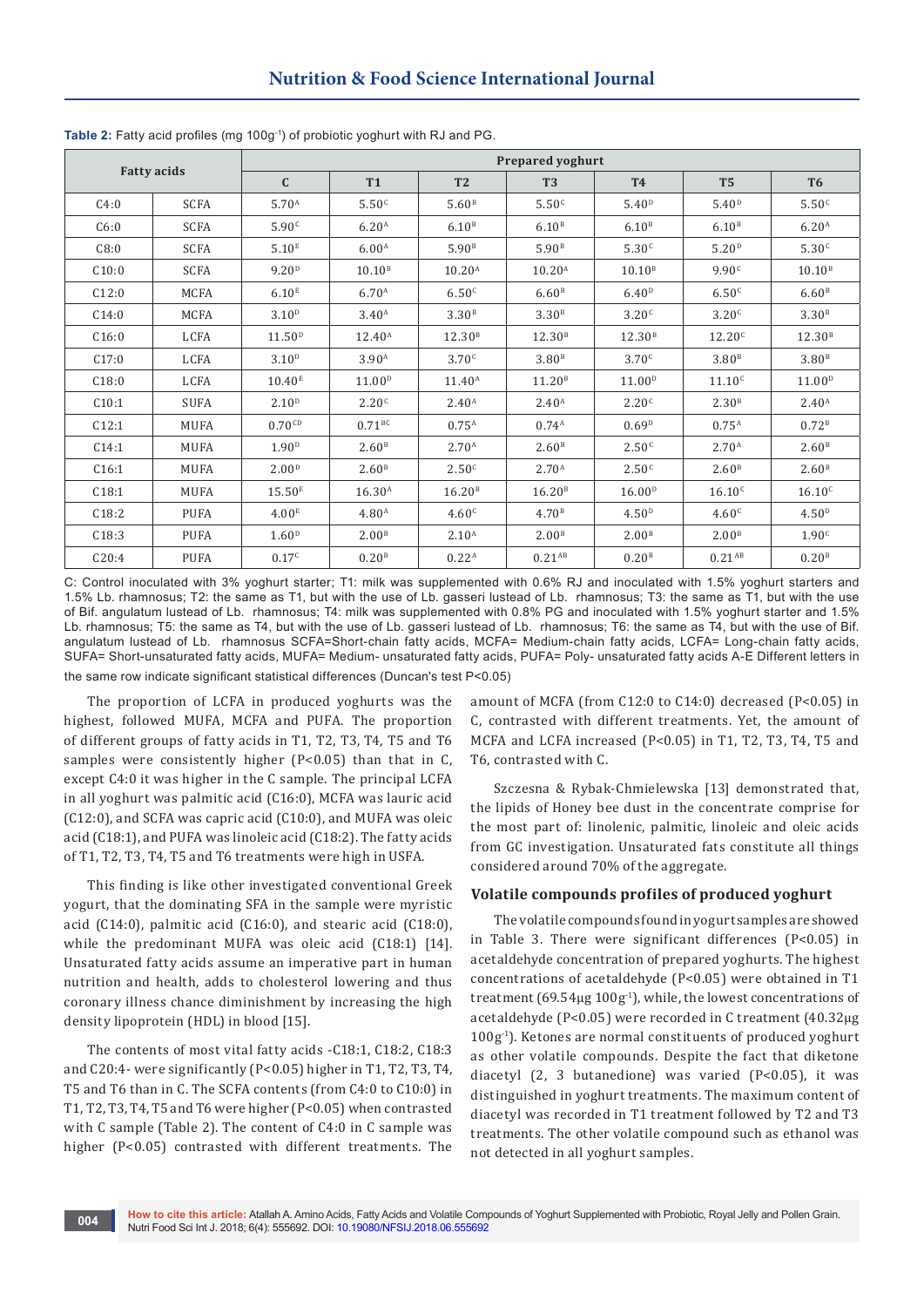| <b>Volatiles</b> | <b>Yoghurt samples</b> |                    |                    |                   |                    |                   |                   |  |  |
|------------------|------------------------|--------------------|--------------------|-------------------|--------------------|-------------------|-------------------|--|--|
|                  |                        | <b>T1</b>          | T <sub>2</sub>     | T <sub>3</sub>    | <b>T4</b>          | T <sub>5</sub>    | T <sub>6</sub>    |  |  |
| Acetaldehyde     | 40.32 <sup>E</sup>     | 69.54 <sup>A</sup> | 58.91 <sup>B</sup> | $55.22^{c}$       | 50.21 <sup>D</sup> | $50.34^{p}$       | $50.33^{D}$       |  |  |
| Diacetyl         | 4.56 <sup>c</sup>      | 9.32 <sup>A</sup>  | 7.36 <sup>A</sup>  | 5.68 <sup>B</sup> | $4.55^{c}$         | 4.41 <sup>c</sup> | 4.60 <sup>c</sup> |  |  |
| Acetoin          | 5.28 <sup>A</sup>      | 5.34 <sup>A</sup>  | 5.41 <sup>A</sup>  | 5.31 <sup>A</sup> | 5.32 <sup>A</sup>  | $5.44^{\text{A}}$ | 5.36 <sup>A</sup> |  |  |
| Acetone          | 3.20 <sup>A</sup>      | 3.32 <sup>A</sup>  | 3.28 <sup>A</sup>  | 3.40 <sup>A</sup> | 3.34 <sup>A</sup>  | 3.31 <sup>A</sup> | 3.32 <sup>A</sup> |  |  |

**Table 3:** Volatile compounds of concentrations (μg 100g-1) of probiotic yoghurt with RJ and PG.

C: Control inoculated with 3% yoghurt starter; T1: milk was supplemented with 0.6% RJ and inoculated with 1.5% yoghurt starter and 1.5% Lb. rhamnosus; T2: the same as T1, but with the use of Lb. gasseri lustead of Lb. rhamnosus; T3: the same as T1, but with the use of Bif. angulatum lustead of Lb. rhamnosus; T4: milk was supplemented with 0.8% PG and inoculated with 1.5% yoghurt starter and 1.5% Lb. rhamnosus; T5: the same as T4, but with the use of Lb. gasseri lustead of Lb. rhamnosus; T6: the same as T4, but with the use of Bif. angulatum lustead of Lb. Rhamnosus A-E Different letters in the same row indicate significant statistical differences (Duncan's test P<0.05)

Monnet & Corrieu [15] demonstrated that dike tones in yoghurt come just from pyruvate, since thermophilic starter cultures can process citrate. There were non-significant differences (P>0.05) in acetoin and acetone concentration in yoghurt samples. This methyl ketone is gotten from β-oxidation of saturated free fatty acids relying upon the lipolytic action of yoghurt bacteria [16]. Stelios et al. [17] found that these ketones expanded in yoghurts relying upon the increase in content of fat and storage period.

## **Minerals content of produced yoghurt**

The impact of RJ, PG and probiotic bacteria on the mineral of prepared yoghurt samples is shown in Table 4. Expansion of RJ treatments (T1, T2 and T3) and PG treatments (T4, T5 and T6) to yoghurt prompts an increase in its minerals content (P<0.05). Calcium was high concentration (between 11.98 to 13.11mg  $100g<sup>-1</sup>$ ), while Mn was low concentration f (between  $0.02$  to  $0.11$  mg  $100g<sup>-1</sup>$  of yoghurt samples.

| <b>Mineral</b><br>content | <b>Yoghurt samples</b> |                    |                    |                    |                    |                   |                    |  |  |
|---------------------------|------------------------|--------------------|--------------------|--------------------|--------------------|-------------------|--------------------|--|--|
|                           | $\mathbf{C}$           | <b>T1</b>          | T <sub>2</sub>     | T <sub>3</sub>     | <b>T4</b>          | <b>T5</b>         | T <sub>6</sub>     |  |  |
| Ca                        | 11.98 <sup>B</sup>     | 13.03 <sup>A</sup> | 13.00 <sup>A</sup> | $13.01^{\text{A}}$ | $13.05^{A}$        | $13.04^{A}$       | $13.02^{\text{A}}$ |  |  |
| P                         | 5.65 <sup>B</sup>      | 6.21 <sup>A</sup>  | 6.21 <sup>A</sup>  | 6.31 <sup>A</sup>  | $6.12^{A}$         | 6.20 <sup>A</sup> | 6.17 <sup>A</sup>  |  |  |
| Na                        | 10.20 <sup>B</sup>     | $11.45^{\text{A}}$ | 11.51 <sup>A</sup> | $11.50^{\circ}$    | $11.43^{\text{A}}$ | $11.51^A$         | $11.45^{\text{A}}$ |  |  |
| K                         | 5.90 <sup>B</sup>      | 7.10 <sup>A</sup>  | 7.04 <sup>A</sup>  | 7.00 <sup>A</sup>  | 7.01 <sup>A</sup>  | 7.10 <sup>A</sup> | 6.99 <sup>A</sup>  |  |  |
| Fe                        | 0.10 <sup>B</sup>      | $0.34^{A}$         | 0.36 <sup>A</sup>  | 0.32 <sup>A</sup>  | 0.33 <sup>A</sup>  | $0.35^{A}$        | $0.35^{A}$         |  |  |
| Mg                        | 0.35 <sup>B</sup>      | 0.51 <sup>A</sup>  | 0.50 <sup>A</sup>  | 0.53 <sup>A</sup>  | 0.50 <sup>A</sup>  | 0.52 <sup>A</sup> | 0.53 <sup>A</sup>  |  |  |
| Mn                        | 0.02 <sup>B</sup>      | 0.11 <sup>A</sup>  | 0.11 <sup>A</sup>  | 0.12 <sup>A</sup>  | $0.10^{A}$         | 0.11 <sup>A</sup> | 0.11 <sup>A</sup>  |  |  |
| Zn                        | 0.09 <sup>B</sup>      | $0.14^{A}$         | 0.13 <sup>A</sup>  | $0.14^{A}$         | 0.13 <sup>A</sup>  | $0.14^{A}$        | 0.13 <sup>A</sup>  |  |  |

Table 4: Minerals contents of probiotic yoghurt with RJ and PG (mg 100g<sup>-1</sup>).

C: Control inoculated with 3% yoghurt starter; T1: milk was supplemented with 0.6% RJ and inoculated with 1.5% yoghurt starter and 1.5% Lb. rhamnosus; T2: the same as T1, but with the use of Lb. gasseri lustead of Lb. rhamnosus; T3: the same as T1, but with the use of Bif. angulatum lustead of Lb. rhamnosus; T4: milk was supplemented with 0.8% PG and inoculated with 1.5% yoghurt starter and 1.5% Lb. rhamnosus; T5: the same as T4, but with the use of Lb. gasseri lustead of Lb. rhamnosus; T6: the same as T4, but with the use of Bif. angulatum lustead of Lb. Rhamnosus A-B Different letters in the same row indicate significant statistical differences (Duncan's test P<0.05)

These results agree with those reported by Stocker et al. [18], who identified different trace and mineral components in royal jelly that could be ascribed to an outside factor, for example, environment; different botanical and geological origins and to some degree inside variables, for example, biological factors related to the bees [19].

# **Conclusion**

Yoghurt made using probiotic, RJ and PG with a decent nutritional quality. The AA and FA contents were significantly different (P<0.05) between the yoghurt T1, T2, T3, T4, T5 and T6 than in C sample. Addition of RJ and PG increased significantly AA and FA contents of the prepared yoghurt. Also, the SCFA, MCFA, LCFA, SUFA, MUFA and PUFA contents

were significantly higher in the yoghurts (T1, T2, T3, T4, T5, T6) than in C sample, except C4:0, it was higher in C sample. Calcium was the high concentration element, while, Mn was the low concentration of produced yoghurt treatments. Finally the treatments contain RJ, PG and probiotic was chosen as the most attractive treatments as far as AA and FA, and was suggested for the preparation of high quality yoghurt, it's supplemented with characteristic, dietary, acceptable and accessible honey bee products and probiotic strains.

# **Significance Statements**

The yoghurt made using probiotic, RJ and PG with a decent dietary quality. The AA and FA contents were significantly different (P<0.05) between the yoghurt containing RJ (T1, T2,